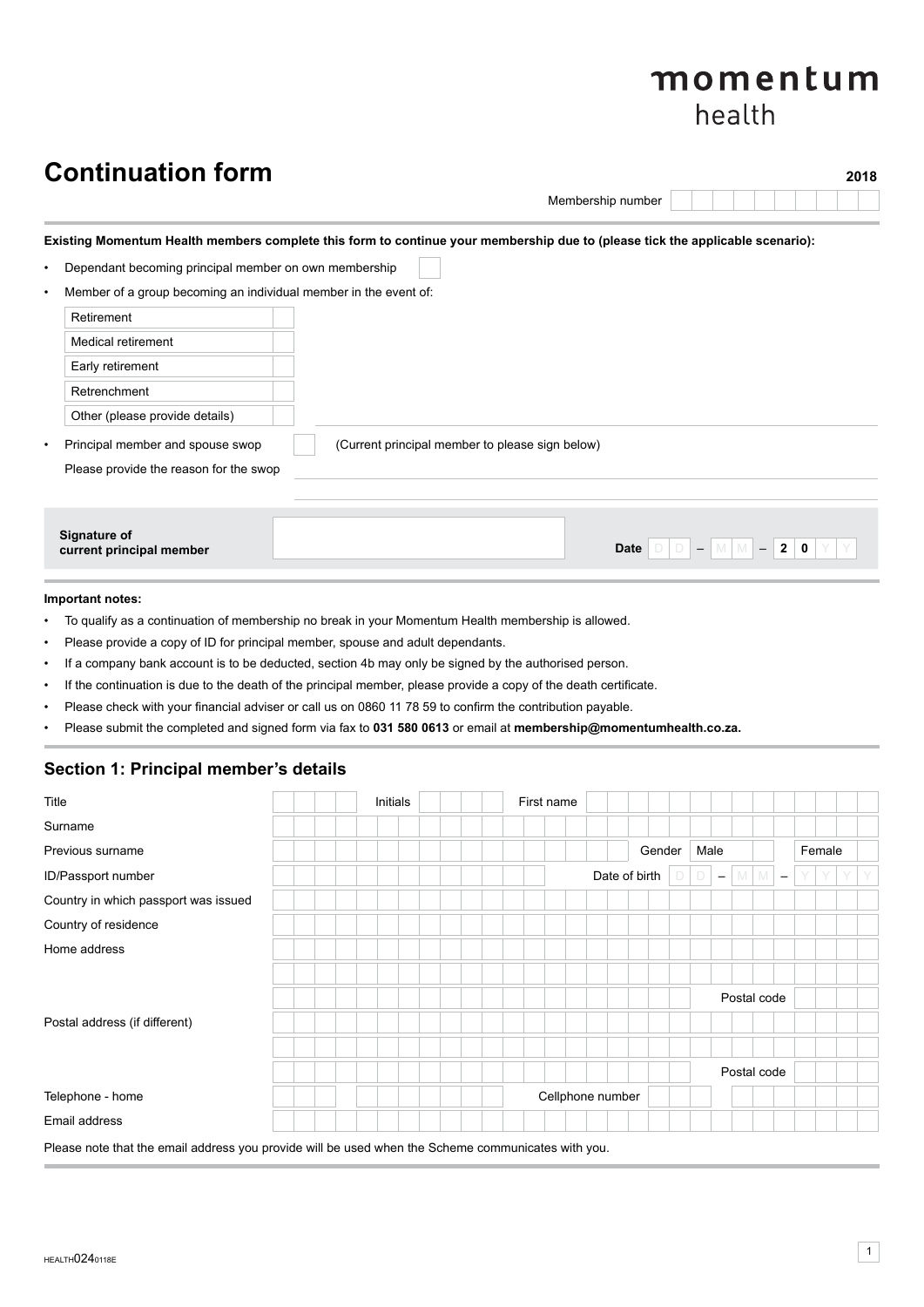# **Section 2: Dependants**

Complete the details of your dependants who will be continuing on your membership. Please note that if you do not complete the details of your dependants, their membership will be discontinued.

Please complete an Addition of Dependants form if you would like to add any dependants who are not currently covered on your membership.

| First name | Surname | ID/Passport<br>number | Country in which   Date of birth   Gender<br>passport was<br>issued | (M/F) | Relationship<br>to principal<br>member |
|------------|---------|-----------------------|---------------------------------------------------------------------|-------|----------------------------------------|
|            |         |                       |                                                                     |       |                                        |
|            |         |                       |                                                                     |       |                                        |
|            |         |                       |                                                                     |       |                                        |
|            |         |                       |                                                                     |       |                                        |
| G          |         |                       |                                                                     |       |                                        |
|            |         |                       |                                                                     |       |                                        |

# **Section 3: Banking details for payment of contributions**

| Is the contribution payer the | Principal Member (complete only section 3.2 and 4a only. Please provide copy of ID)                                  |  |
|-------------------------------|----------------------------------------------------------------------------------------------------------------------|--|
|                               | Company (as per company application form – complete section 4b only)                                                 |  |
|                               | Other (complete sections 3.1, 3.2 and 4a - please provide a copy of the principal member's and premium<br>payers ID) |  |

#### **Section 3.1**

| Title                         |        |        |                          |                |   | Initials                 |  |      |  | First name |                  |  |  |  |  |             |  |  |  |
|-------------------------------|--------|--------|--------------------------|----------------|---|--------------------------|--|------|--|------------|------------------|--|--|--|--|-------------|--|--|--|
| Surname/Name of company       |        |        |                          |                |   |                          |  |      |  |            |                  |  |  |  |  |             |  |  |  |
| ID/Passport number            |        |        |                          |                |   |                          |  |      |  |            |                  |  |  |  |  |             |  |  |  |
| Date of birth                 | $\Box$ | $\Box$ | $\overline{\phantom{m}}$ | M <sub>1</sub> | M | $\overline{\phantom{a}}$ |  | YYYY |  |            |                  |  |  |  |  |             |  |  |  |
| Home address                  |        |        |                          |                |   |                          |  |      |  |            |                  |  |  |  |  |             |  |  |  |
|                               |        |        |                          |                |   |                          |  |      |  |            |                  |  |  |  |  |             |  |  |  |
|                               |        |        |                          |                |   |                          |  |      |  |            |                  |  |  |  |  | Postal code |  |  |  |
| Postal address (if different) |        |        |                          |                |   |                          |  |      |  |            |                  |  |  |  |  |             |  |  |  |
|                               |        |        |                          |                |   |                          |  |      |  |            |                  |  |  |  |  |             |  |  |  |
|                               |        |        |                          |                |   |                          |  |      |  |            |                  |  |  |  |  | Postal code |  |  |  |
| Telephone - work              |        |        |                          |                |   |                          |  |      |  |            | Cellphone number |  |  |  |  |             |  |  |  |
| Email address                 |        |        |                          |                |   |                          |  |      |  |            |                  |  |  |  |  |             |  |  |  |

#### **Section 3.2**

You do not need to complete this section if your employer is paying for your Momentum Health contributions (as per the company application form). (Please do not provide credit card details. Momentum Health is not allowed to record your credit card details.)

| Name of account holder |                                                      |                          |              |  |  |
|------------------------|------------------------------------------------------|--------------------------|--------------|--|--|
| Name of bank           |                                                      |                          |              |  |  |
| Account number         |                                                      |                          |              |  |  |
| Account type           | Current/Cheque                                       | Savings                  | Transmission |  |  |
| Branch code            | $\overline{\phantom{0}}$<br>$\overline{\phantom{0}}$ | $\overline{\phantom{0}}$ | Branch name  |  |  |

# **Section 4a: Authorisation for contribution collection**

#### **Completion of this section is compulsory for all contribution payers**

Momentum Health may debit the above account with the amount due under the contract in accordance with the Momentum Health debit order system. Momentum Health will debit your bank account for contributions on the 1st working day of every month. I understand that Momentum Health bills for contributions in advance and dependent on my commencement and activation dates there may be more than a single contribution payable to the Scheme.

If an **individual's** account is to be debited:

If a third party's account details are used, please provide a copy of their ID.

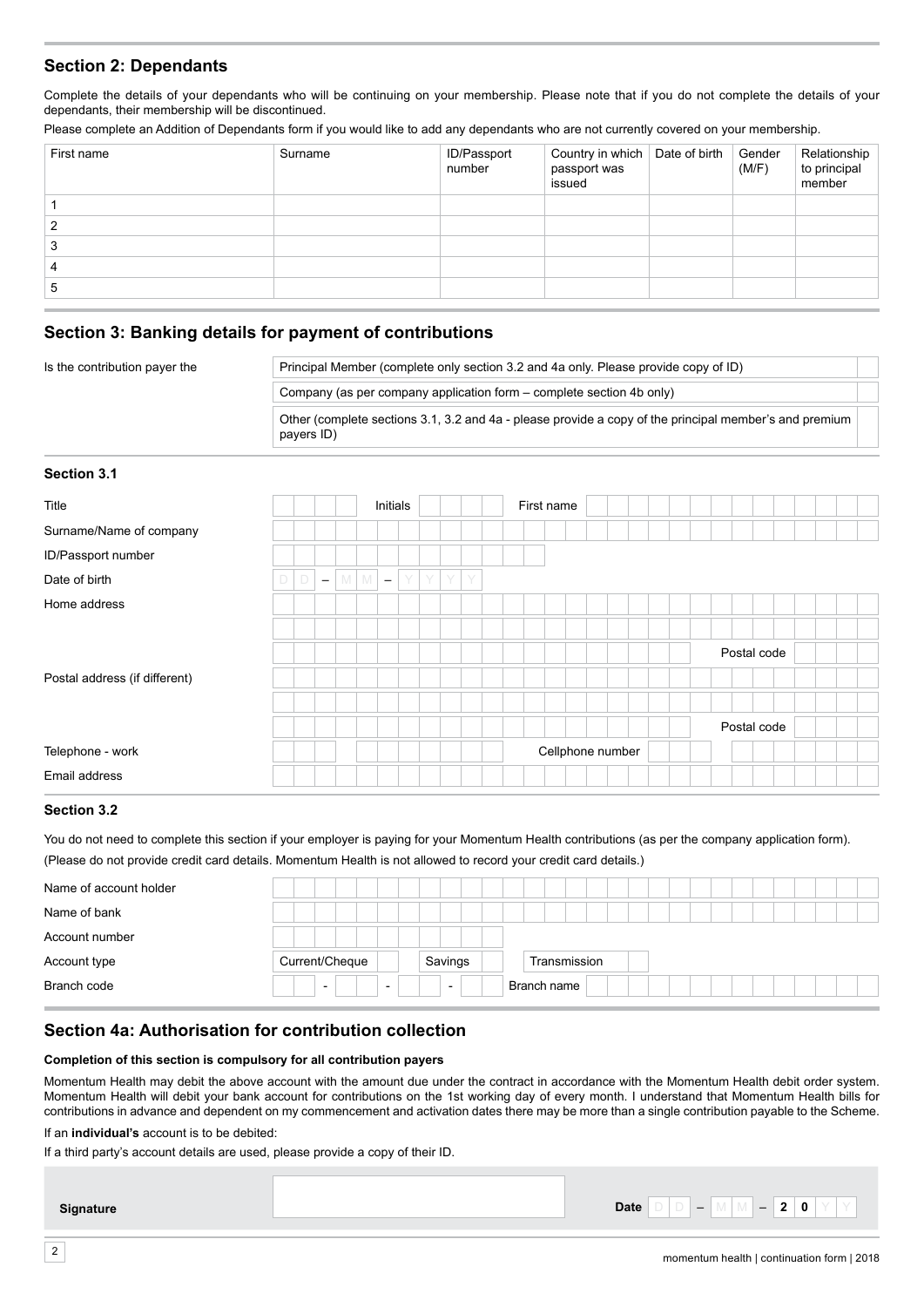# **Section 4b: Authorisation for contribution collection (continued)**

If a **company** account is to be debited:

- I/we warrant that the principal member referred to in this application is an employee of our organisation.
- Momentum Health may bill us for the amount due for this member in the same manner as for other members that our organisation employs.

Please note that if the company is paying contributions for more than one employee, a company application form needs to be submitted if the company is not already listed as an employer on Momentum Health.

| Name<br>Position in company                          |  |  |  |  |  |  |                                                                                                        |  |  |
|------------------------------------------------------|--|--|--|--|--|--|--------------------------------------------------------------------------------------------------------|--|--|
| Signature of account holder/<br>Authorised signatory |  |  |  |  |  |  | Date $\boxed{D}$ $\boxed{D}$ $ \boxed{M}$ $\boxed{M}$ $ \boxed{2}$ $\boxed{0}$ $\boxed{Y}$ $\boxed{Y}$ |  |  |
| <b>Company stamp</b>                                 |  |  |  |  |  |  |                                                                                                        |  |  |

### **Section 5: Banking details for claim refunds payable to member**

You, as the principal member, need to sign this section if a third party's bank details are being used for claims reimbursement. If a third party's account details are used, please provide a copy of their ID and a copy of the principal member's ID.

**Tick this box if we may use the same bank account details provided for your Momentum Health contribution payments.**

If not, please complete the bank details below.

(Please do not provide credit card details. Momentum Health is not allowed to record your credit card details)

| Current/Cheque                                       |                          | Transmission |             |                                           |
|------------------------------------------------------|--------------------------|--------------|-------------|-------------------------------------------|
| $\overline{\phantom{0}}$<br>$\overline{\phantom{0}}$ | $\overline{\phantom{a}}$ |              |             |                                           |
|                                                      |                          |              |             |                                           |
|                                                      |                          | Date         |             |                                           |
|                                                      |                          | Savings      | Branch name | $D   D   =   M   M   =   2   0   Y   Y  $ |

# **Section 6: Financial adviser (where applicable)**

| Do you want to continue with your current financial adviser? |                          |                          | $\times$<br>Yes<br>No    |
|--------------------------------------------------------------|--------------------------|--------------------------|--------------------------|
| If no, please complete the details below:                    |                          |                          |                          |
| Name                                                         | Financial adviser's code | <b>Broker house code</b> | <b>Commission ref no</b> |
| Jean le Roux   Quattro Med                                   | 091545                   | 039999                   | n/a                      |
|                                                              |                          |                          |                          |
| Signature of new financial adviser                           |                          | <b>Date</b>              |                          |

# **Section 7: Terms and conditions**

- 1. I apply for my dependants and I to join Momentum Health (the Scheme) administered by MMI Health (Pty) Ltd. (Administrator) and agree to familiarise myself with, and be bound by, the Rules of the Scheme (the Rules) if my application for membership is accepted. I understand that I may request to inspect the Rules and that, in the event of a dispute, the Rules will be decisive.
- 2. I acknowledge that if my dependants and I do not disclose all the information that is relevant to the assessment of this application or if I and my dependants submit fraudulent claims, it will make any contracts to which this application relates null and void. The Scheme may, at its discretion, retain all contributions or recover any amounts paid to me or any service provider on my behalf.
- 3. I will notify the Scheme of any changes that take place, in any circumstances on which the Scheme based its assessment of its risk (including my health status), after the date of this application form and prior to my joining date. I acknowledge that failure to do so will result in the termination of my contract with the Scheme. In such event, the Scheme will have the right to reclaim any amounts that it may have paid to me or any person on my, or my dependants' behalf, under such contract.
- 4. I understand that this application form is valid for 30 days only from the date of signature.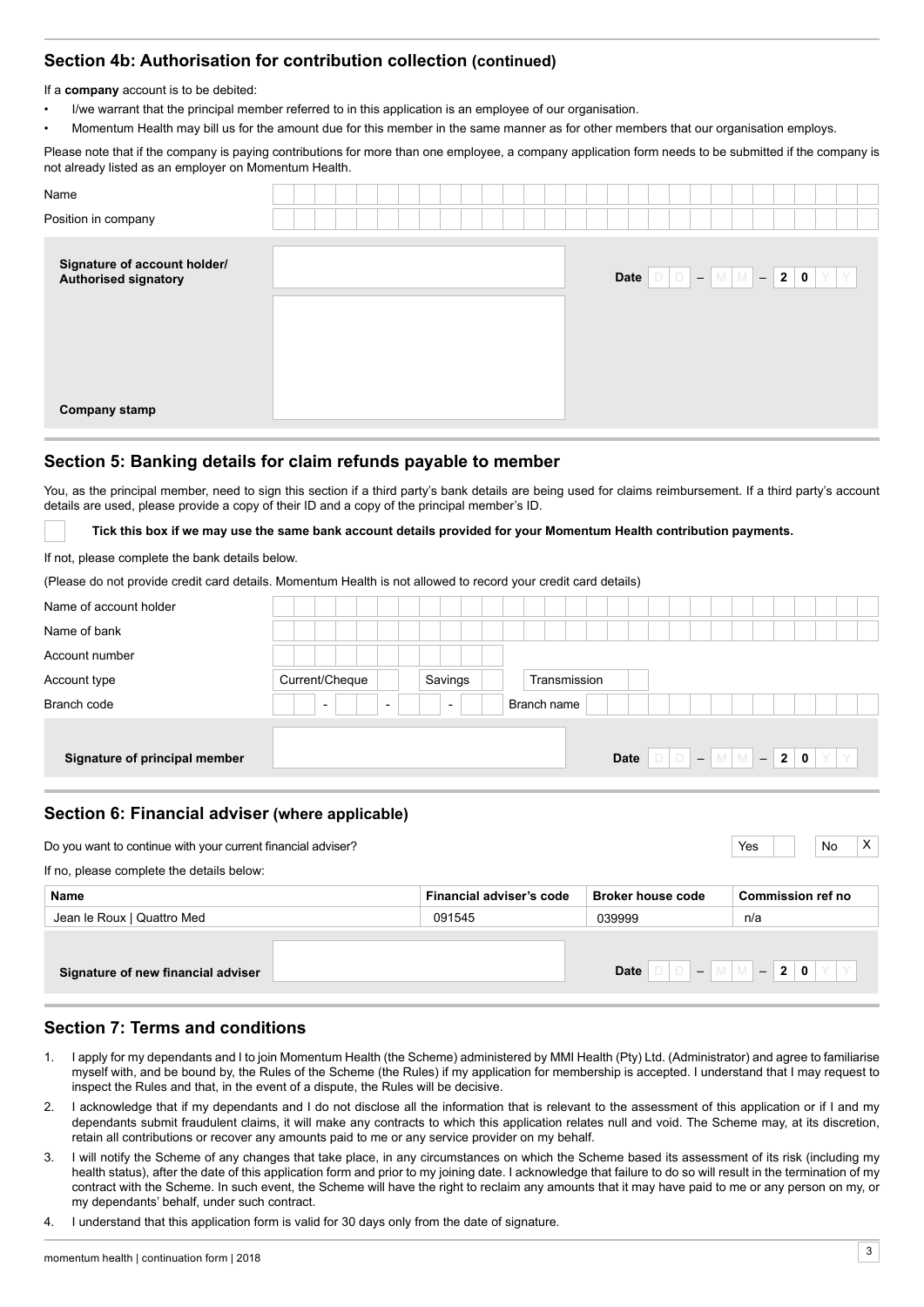# **Section 7: Terms and conditions (continued)**

- 5. I am aware that this application must be accompanied by proof of identification for me and my dependants in order for the application to be assessed.
- 6. It is my responsibility alone (as a member) to make sure that the Scheme receives the monthly contributions as well as any other amounts I owe to the Scheme.
	- Non-receipt of contributions will result in suspension of medical scheme benefits for my entire contract. This suspension will last until I have paid all outstanding contributions.
		- I understand that whilst my contract is suspended, the Scheme will not honour any claims related to services rendered for the period that the membership is suspended.
		- I understand that I will remain fully liable to pay contributions for the period of suspension.
		- Non-payment of more than one month's contribution will result in cancellation of my membership of the Scheme.
	- Failure to pay any debt due to the Scheme will result in suspension and eventually termination of membership and handover to a third party for debt collection.
- 7. If the employer is responsible to pay my medical scheme contributions, I authorise and instruct my employer to:
	- deduct from my remuneration (and any other sums due to me) any amounts that I may owe to the Scheme from time to time; and
	- pay such amounts to the Scheme.
	- I also authorise and instruct any person (such as my employer, a pension fund or provident fund) who holds funds for my benefit after I cease employment, to pay and continue to pay the amounts referred to in the first sentence of this clause to the Scheme as and when it is due. Furthermore,
- 8. I will pay all sums that I owe to the Scheme on demand. Failure to pay any debt due to the Scheme may result in suspension of membership and/or handover to a third party for debt collection. Refer to point 6.
- 9. If I am accepted as a member, I must, both now and in future, give the Scheme all such information and evidence as it may require from time to time. For this purpose, I authorise the Scheme and/or the Administrator and/or my financial adviser to obtain from any person any necessary information that they in their sole and absolute discretion may require concerning any of my dependants or me in assessing any risk or claim in relation to this application or regarding my medical scheme membership and I direct that person to provide the Scheme and/or the Administrator and/or financial adviser with such information on request. I authorise any medical doctor or other healthcare provider who has attended me in the past or who will attend me in the future to provide the Scheme and/or the Administrator with such information as it may require. I therefore waive the provisions of any law or regulation that restricts the giving of such information. I understand that I must also submit to any examination by the Scheme's medical assessor as and when the Scheme requires this.
- 10. I acknowledge that the Scheme has the right to apply the remainder of a three-month general waiting period, a twelve-month exclusion on a preexisting condition, and/or Late-joiner contribution penalty, where applicable.
- 11. I will notify the Scheme if I or any of my dependants are living with HIV/Aids within 14 days of activation of membership.
- 12. I will notify the Scheme should I or any of my dependants require hospitalisation for a non-emergency event at least 48 hours before the event. I acknowledge that failure to do so will result in a reduction of benefits payable by the Scheme for any procedure undertaken.
- 13. I undertake to give 30 days notice should I wish to terminate my membership.
- 14. I undertake to obtain the necessary consents from any of my dependants to whom these conditions may apply and hereby indemnify the Scheme and / or Administrator against any claim which may arise as a result of my failure to do so.
- 15. Words used in this application have the meaning that the Rules give them.
- 16. I consent to the recording of all conversations between me and the Scheme or the Administrator, and all information obtained through these conversations will form part of the Scheme's and the Administrator's records. I also consent to all these records remaining the sole property of the Scheme and the Administrator.
- 17. I acknowledge that my duly appointed financial adviser will have access to my membership information and that this access will stay in-force until I notify the Scheme of a change in financial adviser.
- 18. I understand that I need to provide full and complete information, even if I have already done so for other policies held with any of the subsidiaries of MMI Group Holdings Limited.
- **19. The answers that I have provided in this application are full, complete and true. I understand that if my dependants and I are accepted as members of the Scheme, my answers on this application will form the basis of our membership. I understand that it is my responsibility to ensure that the details provided in this application are true and complete for myself and my dependants, even if this application was completed by my financial adviser, or any other third party on my behalf.**

| Signed at                      |                                                                                                                                         |
|--------------------------------|-----------------------------------------------------------------------------------------------------------------------------------------|
| Effective date of continuation | $\begin{bmatrix} 0 & 1 & - \end{bmatrix}$ M $\begin{bmatrix} \mathbb{N} & - & 2 & 0 & \mathbb{Y} & \mathbb{Y} \end{bmatrix}$            |
|                                | * Remember to inform us should any information provided on this form change between the date of signing the form and the starting date. |
|                                |                                                                                                                                         |
| Signature of principal member  |                                                                                                                                         |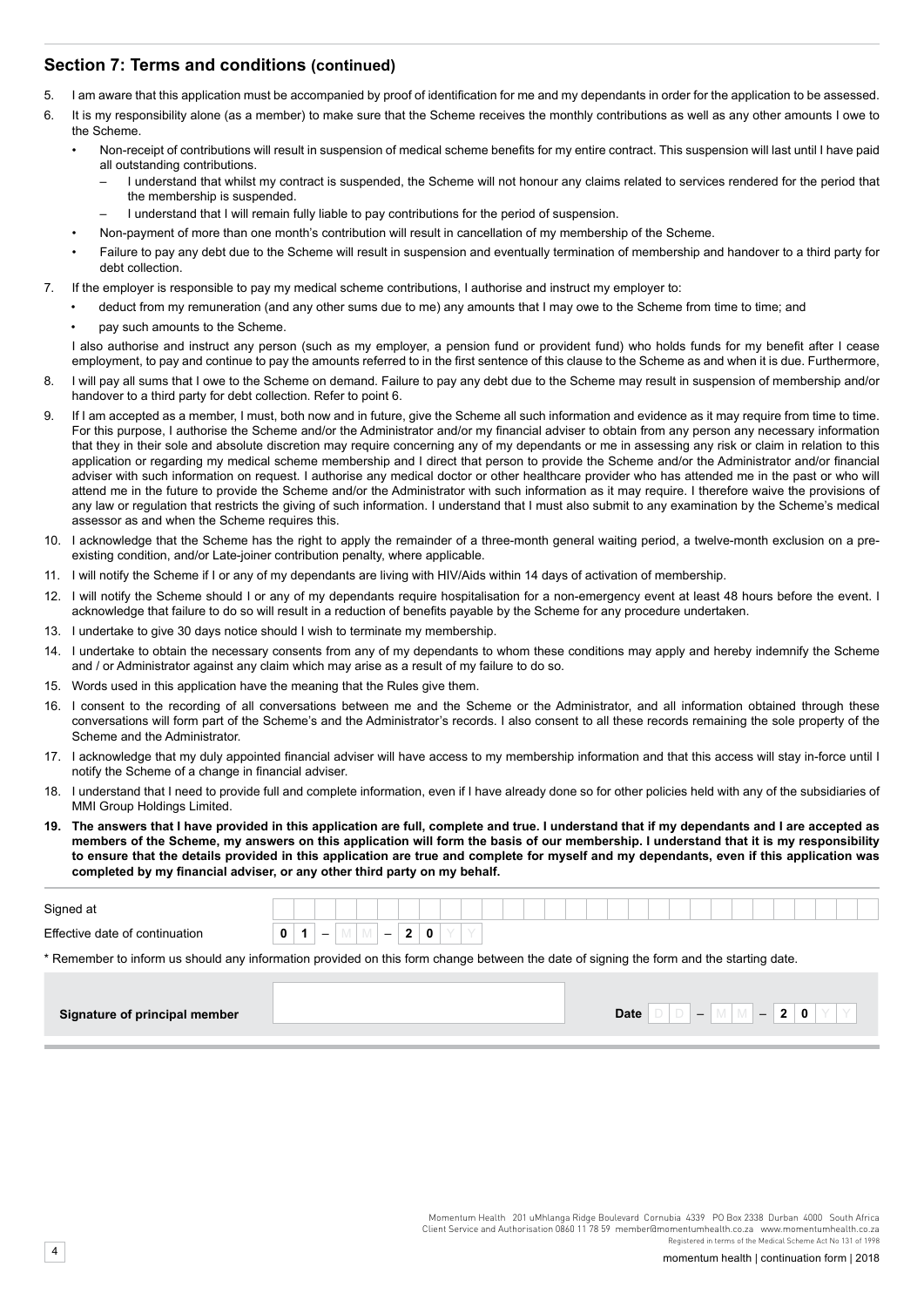# momentum

# **Application for complementary products <sup>2018</sup>**

#### **Important notes:**

- As a Momentum Health member, you can choose to make use of additional products available from Momentum Group (Momentum), a division of MMI Group Limited, to seamlessly enhance your medical aid. Please note that Momentum is not a medical scheme, and is a separate entity to Momentum Health. You can be a member of Momentum Health without taking any of the complementary products that Momentum offers.
- If you choose to take any of these products, please complete the contract details for each product you require.

# **Section 1: Multiply contract details**

#### **Section 1.1**

Tick this box if you would like to join Multiply Premier.

Contributions will be calculated based on your medical aid membership composition:

| Single member  | R <sub>219</sub> |
|----------------|------------------|
| Family of two  | R269             |
| $11 - 12 - 12$ | DOP              |

Family of three or more | R299

How would you like to receive your Multiply welcome pack? Mail to member's postal address Member to collect

Send to branch Financial adviser to collect

#### **Section 1.2**

You only need to complete this section if you do not have a South African ID number. Please provide a copy of your passport.

#### **Principal member**

| Passport number                   |   |        |                          |   |          |                          |   |      |  |  |  |  |             |  |                          |         |                          |   |    |    |  |
|-----------------------------------|---|--------|--------------------------|---|----------|--------------------------|---|------|--|--|--|--|-------------|--|--------------------------|---------|--------------------------|---|----|----|--|
| Date of issue                     | D | $\Box$ | $\overline{\phantom{m}}$ | M | M        | $\overline{\phantom{m}}$ | Y | YYY  |  |  |  |  | Expiry date |  | $\overline{\phantom{m}}$ | $M$ $M$ | $\overline{\phantom{a}}$ | Y | Y  | YY |  |
| Country of issue                  |   |        |                          |   |          |                          |   |      |  |  |  |  |             |  |                          |         |                          |   |    |    |  |
| Nationality                       |   |        |                          |   |          |                          |   |      |  |  |  |  |             |  |                          |         |                          |   |    |    |  |
| Tax reference number              |   |        |                          |   |          |                          |   |      |  |  |  |  |             |  |                          |         |                          |   |    |    |  |
| Tax residency country             |   |        |                          |   |          |                          |   |      |  |  |  |  |             |  |                          |         |                          |   |    |    |  |
| Spouse or partner (if applicable) |   |        |                          |   |          |                          |   |      |  |  |  |  |             |  |                          |         |                          |   |    |    |  |
| Passport number                   |   |        |                          |   |          |                          |   |      |  |  |  |  |             |  |                          |         |                          |   |    |    |  |
| Date of issue                     | D | $\Box$ | $\overline{\phantom{m}}$ | M | <b>M</b> | $\overline{\phantom{a}}$ |   | YYYY |  |  |  |  | Expiry date |  | $\overline{\phantom{m}}$ | M M     | $\equiv$                 | Y | Y. | YY |  |
| Country of issue                  |   |        |                          |   |          |                          |   |      |  |  |  |  |             |  |                          |         |                          |   |    |    |  |
| Nationality                       |   |        |                          |   |          |                          |   |      |  |  |  |  |             |  |                          |         |                          |   |    |    |  |
| Tax reference number              |   |        |                          |   |          |                          |   |      |  |  |  |  |             |  |                          |         |                          |   |    |    |  |
| Tax residency country             |   |        |                          |   |          |                          |   |      |  |  |  |  |             |  |                          |         |                          |   |    |    |  |

#### **Section 1.3: Financial adviser for Multiply membership**

Please complete this information if commission should be split between financial advisers.

| Name                           | Financial adviser's code | <b>Broker house code</b> | Commission ref no | Commission split %                                                                                                 |
|--------------------------------|--------------------------|--------------------------|-------------------|--------------------------------------------------------------------------------------------------------------------|
| Jean le Roux   Quattro Med     | 091545                   | 039999                   | n/a               | n/a                                                                                                                |
|                                |                          |                          |                   |                                                                                                                    |
|                                |                          |                          |                   |                                                                                                                    |
| Signature of financial adviser |                          |                          |                   | Date $\boxed{D}$ $\boxed{D}$ $\boxed{-}$ $\boxed{M}$ $\boxed{M}$ $\boxed{-}$ 2 $\boxed{0}$ $\boxed{Y}$ $\boxed{Y}$ |
| Signature of financial adviser |                          |                          |                   | Date $D D - M M - 20 Y Y$                                                                                          |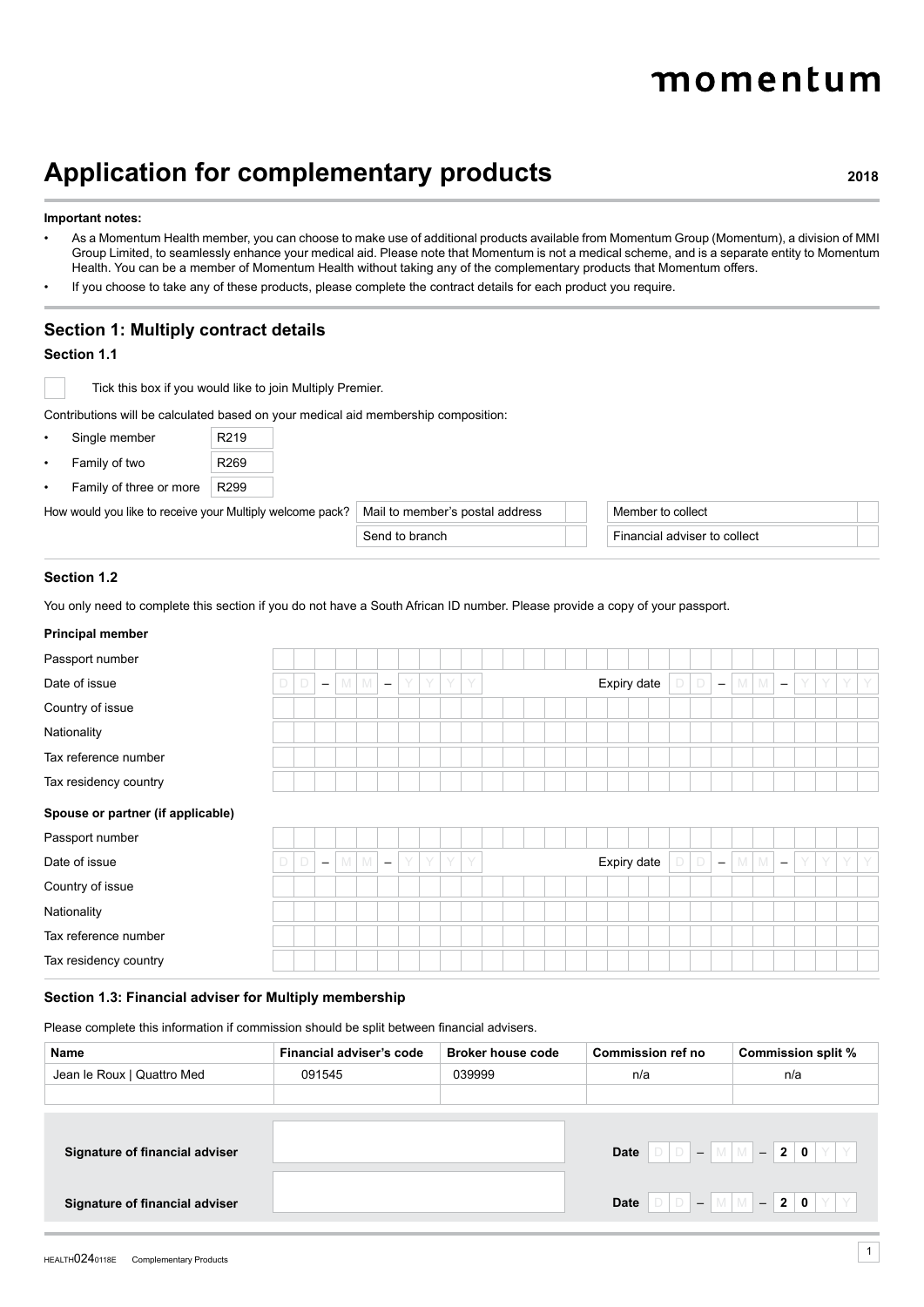# **Section 2: HealthSaver contract details**

You can use this account as you see fit to make provision for additional healthcare expenses.

| Section 2.1: Free HealthSaver account                                                                                                                             |                          |  |                           |  |
|-------------------------------------------------------------------------------------------------------------------------------------------------------------------|--------------------------|--|---------------------------|--|
| Tick this box if you would like Momentum to activate your free HealthSaver account.<br>X                                                                          |                          |  |                           |  |
| <b>Section 2.2: HealthReturns</b>                                                                                                                                 |                          |  |                           |  |
| Tick this box if you want your HealthReturns to be paid into your HealthSaver account.<br>$\mathsf{x}$                                                            |                          |  |                           |  |
| (And be eligible for HealthReturns Booster. If you do not select this option, HealthReturns will be paid into your bank account.)                                 |                          |  |                           |  |
| Section 2.3: Monthly HealthSaver                                                                                                                                  |                          |  |                           |  |
| Tick this box if you want to start contributing to your Health Saver and complete your chosen amount below:                                                       |                          |  |                           |  |
| R<br>Monthly amount                                                                                                                                               |                          |  | Minimum of R100 per month |  |
| You can choose to contribute any amount in addition to the regular monthly payments. These additional amounts can be paid via Electronic Fund Transfer<br>(EFT).  |                          |  |                           |  |
| Section 2.4: Apply for credit                                                                                                                                     |                          |  |                           |  |
| Tick this box if you want to apply for credit on the above monthly amount and complete the information below.                                                     |                          |  |                           |  |
| Credit assessment inventory (complete if you are applying for credit on your monthly contributions). We will use this information to carry out<br>a credit check. |                          |  |                           |  |
| Joint gross monthly household income subtotal                                                                                                                     | R                        |  |                           |  |
| Joint monthly household expenses                                                                                                                                  |                          |  |                           |  |
| a) Discretionary expenses (e.g. movies, eating out)                                                                                                               | R                        |  |                           |  |
| b) Contractual expenses (e.g. car repayments, retail accounts)                                                                                                    | R                        |  |                           |  |
| Expenses subtotal                                                                                                                                                 | $\mathsf R$              |  |                           |  |
| Net monthly income                                                                                                                                                | R                        |  |                           |  |
| <b>Credit provider information</b>                                                                                                                                |                          |  |                           |  |
| In terms of the regulations of the National Credit Act 34 of 2005, the following information must be supplied.                                                    |                          |  |                           |  |
| <b>NCR</b> number                                                                                                                                                 | <b>NCR CP 173</b>        |  |                           |  |
| Name of credit provider                                                                                                                                           | <b>MMI Group Limited</b> |  |                           |  |
| <b>Physical Address</b>                                                                                                                                           | 268 West Avenue          |  |                           |  |
|                                                                                                                                                                   | Centurion<br>Gauteng     |  |                           |  |
|                                                                                                                                                                   | 0157                     |  |                           |  |
| Contact number                                                                                                                                                    | 0860 11 78 59            |  | Weekdays 08:00 to 17:00   |  |
| Section 2.5: Claims payment                                                                                                                                       |                          |  |                           |  |
| In-hospital claims:                                                                                                                                               |                          |  |                           |  |
| Tick this box if you do not want any shortfalls in your in-hospital claims to be paid automatically from your available HealthSaver funds.<br>$\mathsf{x}$        |                          |  |                           |  |
| Day-to-day claims:                                                                                                                                                |                          |  |                           |  |
| You can choose how your day-to-day claims will be paid from your available HealthSaver funds.                                                                     |                          |  |                           |  |
| Tick this box if you want your claims to be paid in full                                                                                                          |                          |  |                           |  |
|                                                                                                                                                                   |                          |  |                           |  |
| Tick this box if you want your claims to be paid at up to a maximum of 200% of the Momentum Health Rate<br>X                                                      |                          |  |                           |  |

#### **Section 2.6: Multiply Visa ® Card**

k this box if you want to apply for a Multiply Visa ® Card

You can apply for a maximum of 2 cards. Cardholders must be a registered dependant on the medical aid.

### **Account holder: As the principal member, you will be the account holder.**

#### **Cardholder (HealthSaver investor)**

Tick this box if you want a Multiply Visa ® Card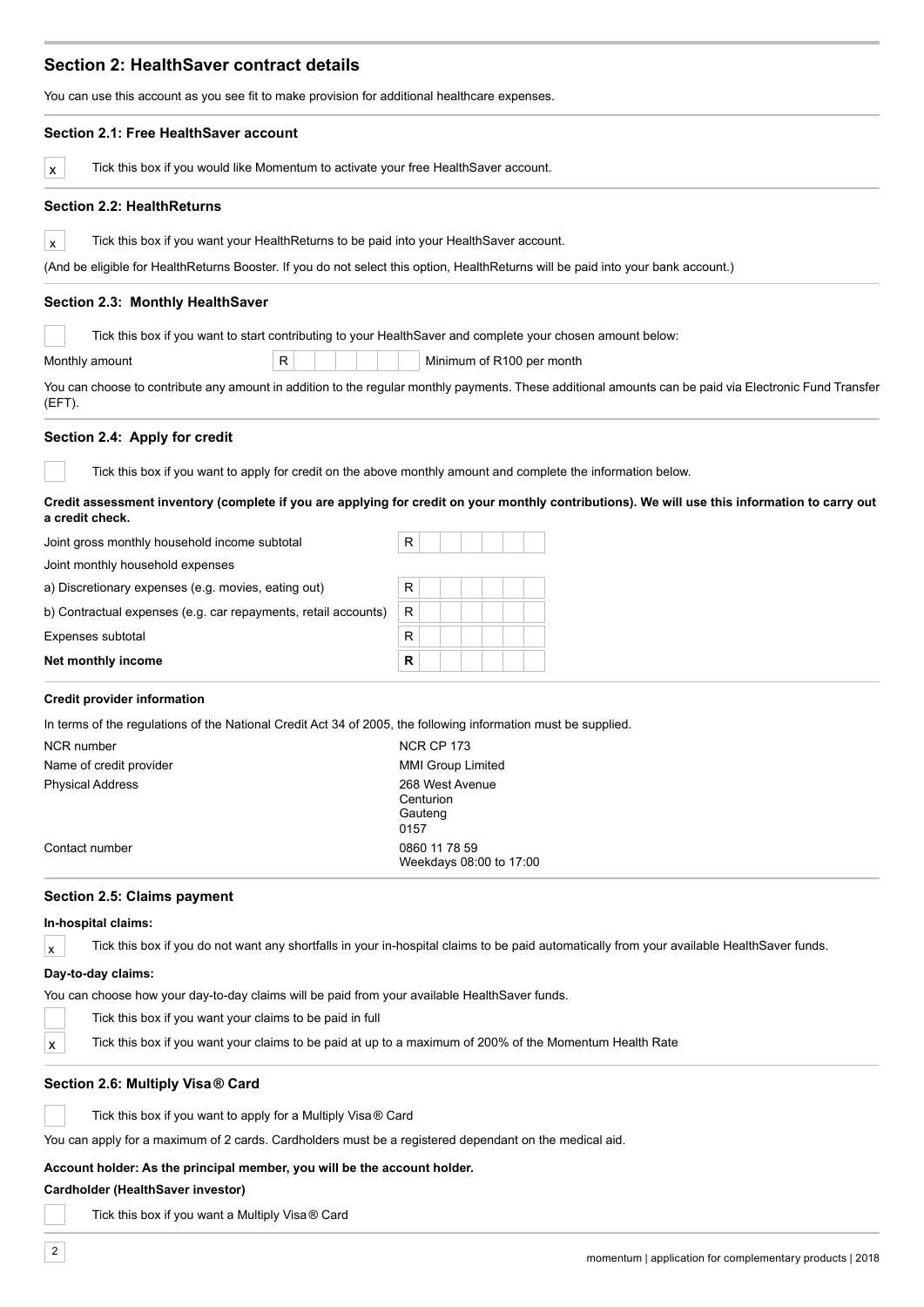# **Section 2: HealthSaver contract details (continued)**

**Section 2.6: Multiply Visa ® Card (continued)** 

Tick this box if you want an additional Multiply Visa ® Card

# **Additional cardholder**

| Title                 | Initials |   |                          |            |                          |  | First name |   |   |  |  |  |                  |  |  |               |        |      |                          |         |                          |   |        |   |   |
|-----------------------|----------|---|--------------------------|------------|--------------------------|--|------------|---|---|--|--|--|------------------|--|--|---------------|--------|------|--------------------------|---------|--------------------------|---|--------|---|---|
| Surname               |          |   |                          |            |                          |  |            |   |   |  |  |  |                  |  |  |               |        |      |                          |         |                          |   |        |   |   |
| Previous surname      |          |   |                          |            |                          |  |            |   |   |  |  |  |                  |  |  |               | Gender | Male |                          |         |                          |   | Female |   |   |
| ID number             |          |   |                          |            |                          |  |            |   |   |  |  |  |                  |  |  | Date of birth |        |      | $\overline{\phantom{m}}$ | $M$ $M$ | $\overline{\phantom{m}}$ | Y | Y      |   |   |
| Passport number       |          |   |                          |            |                          |  |            |   |   |  |  |  |                  |  |  |               |        |      |                          |         |                          |   |        |   |   |
| Date of issue         | D        | D | $\overline{\phantom{a}}$ | $M \mid M$ | $\overline{\phantom{m}}$ |  | Y          | Y | Y |  |  |  |                  |  |  | Expiry date   |        |      | $\overline{\phantom{m}}$ | $M$ $M$ | $\overline{\phantom{m}}$ | Y | Y      | Y | Y |
| Country of issue      |          |   |                          |            |                          |  |            |   |   |  |  |  |                  |  |  |               |        |      |                          |         |                          |   |        |   |   |
| Nationality           |          |   |                          |            |                          |  |            |   |   |  |  |  |                  |  |  |               |        |      |                          |         |                          |   |        |   |   |
| Tax reference number  |          |   |                          |            |                          |  |            |   |   |  |  |  |                  |  |  |               |        |      |                          |         |                          |   |        |   |   |
| Tax residency country |          |   |                          |            |                          |  |            |   |   |  |  |  |                  |  |  |               |        |      |                          |         |                          |   |        |   |   |
| Telephone - home      |          |   |                          |            |                          |  |            |   |   |  |  |  | Telephone - work |  |  |               |        |      |                          |         |                          |   |        |   |   |
| Cellphone number      |          |   |                          |            |                          |  |            |   |   |  |  |  |                  |  |  |               |        |      |                          |         |                          |   |        |   |   |
| Email address         |          |   |                          |            |                          |  |            |   |   |  |  |  |                  |  |  |               |        |      |                          |         |                          |   |        |   |   |

Tick this box if you want an additional Multiply Visa ® Card

#### **Additional cardholder**

| Title                 |   |   |                          |     |   | Initials                 |   |   |   |   |  | First name       |  |               |      |                          |         |                          |   |        |   |  |
|-----------------------|---|---|--------------------------|-----|---|--------------------------|---|---|---|---|--|------------------|--|---------------|------|--------------------------|---------|--------------------------|---|--------|---|--|
| Surname               |   |   |                          |     |   |                          |   |   |   |   |  |                  |  |               |      |                          |         |                          |   |        |   |  |
| Previous surname      |   |   |                          |     |   |                          |   |   |   |   |  |                  |  | Gender        | Male |                          |         |                          |   | Female |   |  |
| ID number             |   |   |                          |     |   |                          |   |   |   |   |  |                  |  | Date of birth |      | $\overline{\phantom{m}}$ | $M$ $M$ | $\overline{\phantom{m}}$ | Y | Y      | Y |  |
| Passport number       |   |   |                          |     |   |                          |   |   |   |   |  |                  |  |               |      |                          |         |                          |   |        |   |  |
| Date of issue         | D | D | $\overline{\phantom{m}}$ | M I | M | $\overline{\phantom{a}}$ | Y | Y | Y | Y |  |                  |  | Expiry date   |      | $\overline{\phantom{m}}$ | $M$ $M$ | $\overline{\phantom{m}}$ | Y | Y      | Y |  |
| Country of issue      |   |   |                          |     |   |                          |   |   |   |   |  |                  |  |               |      |                          |         |                          |   |        |   |  |
| Nationality           |   |   |                          |     |   |                          |   |   |   |   |  |                  |  |               |      |                          |         |                          |   |        |   |  |
| Tax reference number  |   |   |                          |     |   |                          |   |   |   |   |  |                  |  |               |      |                          |         |                          |   |        |   |  |
| Tax residency country |   |   |                          |     |   |                          |   |   |   |   |  |                  |  |               |      |                          |         |                          |   |        |   |  |
| Telephone - home      |   |   |                          |     |   |                          |   |   |   |   |  | Telephone - work |  |               |      |                          |         |                          |   |        |   |  |
| Cellphone number      |   |   |                          |     |   |                          |   |   |   |   |  |                  |  |               |      |                          |         |                          |   |        |   |  |
| Email address         |   |   |                          |     |   |                          |   |   |   |   |  |                  |  |               |      |                          |         |                          |   |        |   |  |

# **Section 3: AdviceFee contract details**

#### **Please select one of the following AdviceFee options:**

| Tick this block if you would like to include AdviceFee.<br>$\mathbf{v}$<br>$\lambda$ |     |     |                  |                  |                 |                 |  |
|--------------------------------------------------------------------------------------|-----|-----|------------------|------------------|-----------------|-----------------|--|
| Standard monthly amount                                                              | R43 | R79 | R <sub>106</sub> | R <sub>125</sub> | Increase option | Annual Increase |  |
|                                                                                      |     |     |                  |                  |                 |                 |  |

# **Section 4: Banking details for payment of contributions**

Please indicate the contribution payer for each of the complementary products applied for:

| <b>Contribution payer</b>                 | <b>Multiply</b> | <b>HealthSaver</b> | <b>AdviceFee</b> |
|-------------------------------------------|-----------------|--------------------|------------------|
| <b>Principal Member</b>                   |                 |                    |                  |
| Company (as per company application form) |                 |                    |                  |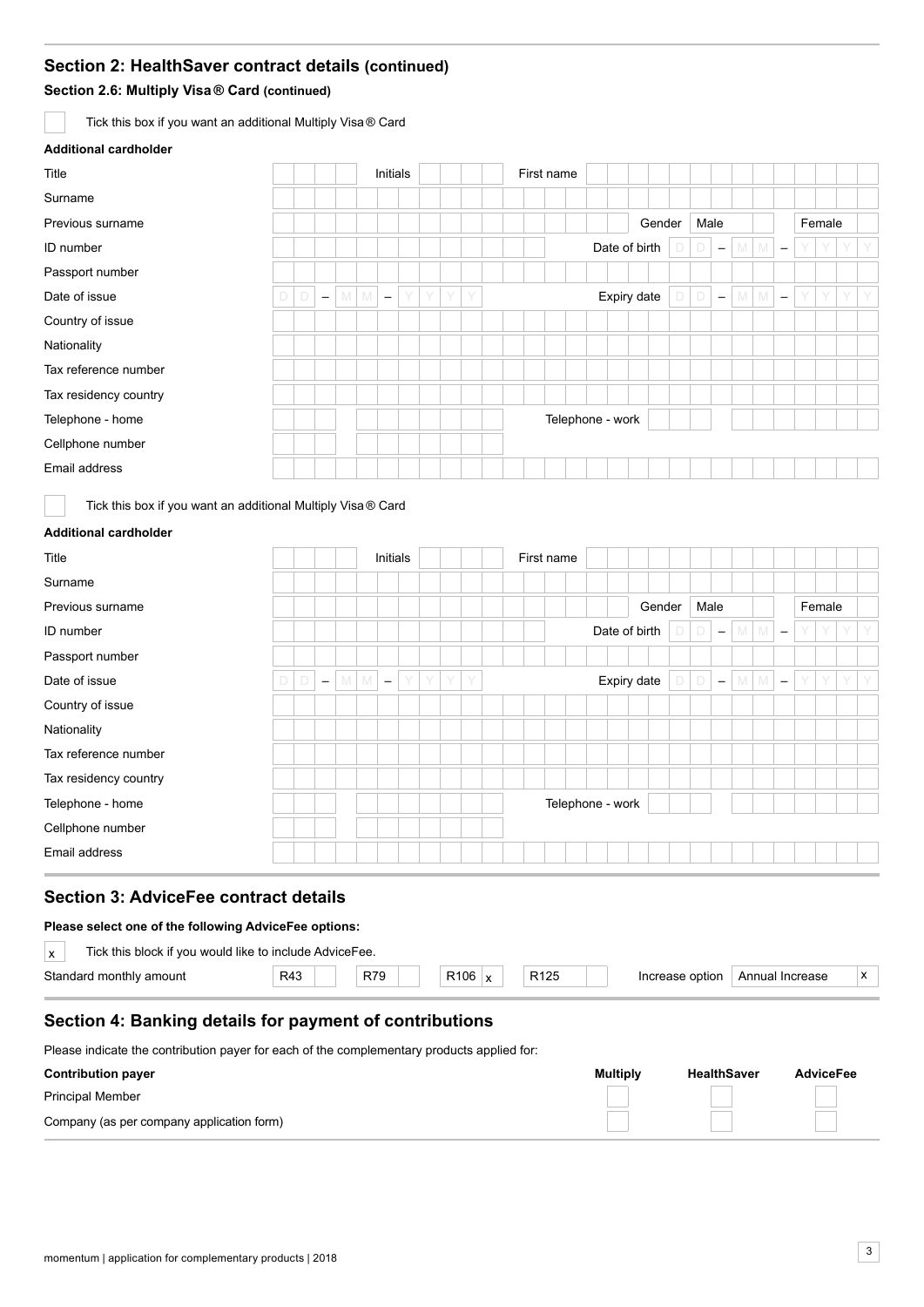# **Section 4: Banking details for payment of contributions (continued)**

(Please do not provide credit card details. Momentum is not allowed to record your credit card details)

| Name of account holder |                                                      |                          |              |  |
|------------------------|------------------------------------------------------|--------------------------|--------------|--|
| Name of bank           |                                                      |                          |              |  |
| Account number         |                                                      |                          |              |  |
| Account type           | Current/Cheque                                       | Savings                  | Transmission |  |
| Branch code            | $\overline{\phantom{0}}$<br>$\overline{\phantom{0}}$ | $\overline{\phantom{0}}$ | Branch name  |  |

# **Section 5: Authorisation for contribution collection**

#### **Completion of this section is compulsory for all contribution payers**

I authorise Momentum to debit the account as supplied on this application form with the amount of the contribution that I have agreed to pay per complementary product. I undertake to inform Momentum of any change in the account details. I authorise Momentum to verify such account details with my financial institution. I accept that Momentum may debit the account on a date other than specified.

#### If an **individual's** account is to be debited:

If a third party's account details are used, please provide a copy of their ID.

| Signature of account holder | <b>Date</b><br>$\ddot{\phantom{1}}$<br>- |
|-----------------------------|------------------------------------------|

If a **company** account is to be debited:

• I/we warrant that the principal member referred to in this application is an employee of our organisation.

• Momentum may bill us for the amount due for this member in the same manner as for other members that our organisation employs.

| Name                                                 |  |  |  |  |  |  |                                                                                                                    |  |  |  |  |
|------------------------------------------------------|--|--|--|--|--|--|--------------------------------------------------------------------------------------------------------------------|--|--|--|--|
| Position in company                                  |  |  |  |  |  |  |                                                                                                                    |  |  |  |  |
| Signature of account holder/<br>Authorised signatory |  |  |  |  |  |  | Date $\boxed{D}$ $\boxed{D}$ $\boxed{-}$ $\boxed{M}$ $\boxed{M}$ $\boxed{-}$ 2 $\boxed{0}$ $\boxed{Y}$ $\boxed{Y}$ |  |  |  |  |
| Company stamp                                        |  |  |  |  |  |  |                                                                                                                    |  |  |  |  |

# **Section 6: Terms and conditions**

#### **For protection of personal information**

MMI comprises a group of companies that provide the following products and services:

financial planning services, healthcare administration, insurance products, investment products, managed care services and retirement benefits.

MMI and its subsidiaries will keep your personal information confidential and will adhere to the Protection of Personal Information Act 4 of 2013 when processing your personal information. We request your consent to process your personal information and to obtain your personal information from any other person for the purposes set out below. While your consent is voluntary, it is a requirement to enable MMI and its subsidiaries to offer you the products set out above and to administer the products.

- 1. I confirm that I am authorised to provide consent in this section on behalf of my dependants.
- 2. I authorise and give consent to MMI to process, further process and share my personal information, including health information, and that of my dependants, for purposes of any products and services with the subsidiaries of MMI.
- 3. I understand that the personal information will be shared to provide for the following purposes:
	- To interact with, and view all the products and services I have with the MMI group of companies on its websites;
		- To provide me and my dependants' personal and health information to any other entity within the MMI Group, where I and/or my dependants already have a relationship or where I and/or my dependants have applied for a product or benefit, for the administration, underwriting and risk profile analysis of my and/or my dependants' products or benefits.
- 4. I understand that I have the right to withdraw my consent to have my personal information processed provided that the lawfulness of the processing of my personal information before my withdrawal will not be affected.
- 5. I understand that I have the right to object on reasonable grounds relating to my particular situation, to the processing of my personal information unless processing is required by law.
- 6. I understand that if I fail to provide the personal information required or if I am not willing to agree to the processing of my personal information, then MMI and its subsidiaries will not be able to offer me the products or to administer them. My personal information will be processed in terms of the Medical Schemes Act 131 of 1998, the Financial Intelligence Centre Act 38 of 2001, the Financial Advisory and Intermediary Act 37 of 2002, the Long-Term Insurance Act 52 of 1998, and the Pension Funds Act 24 of 1956.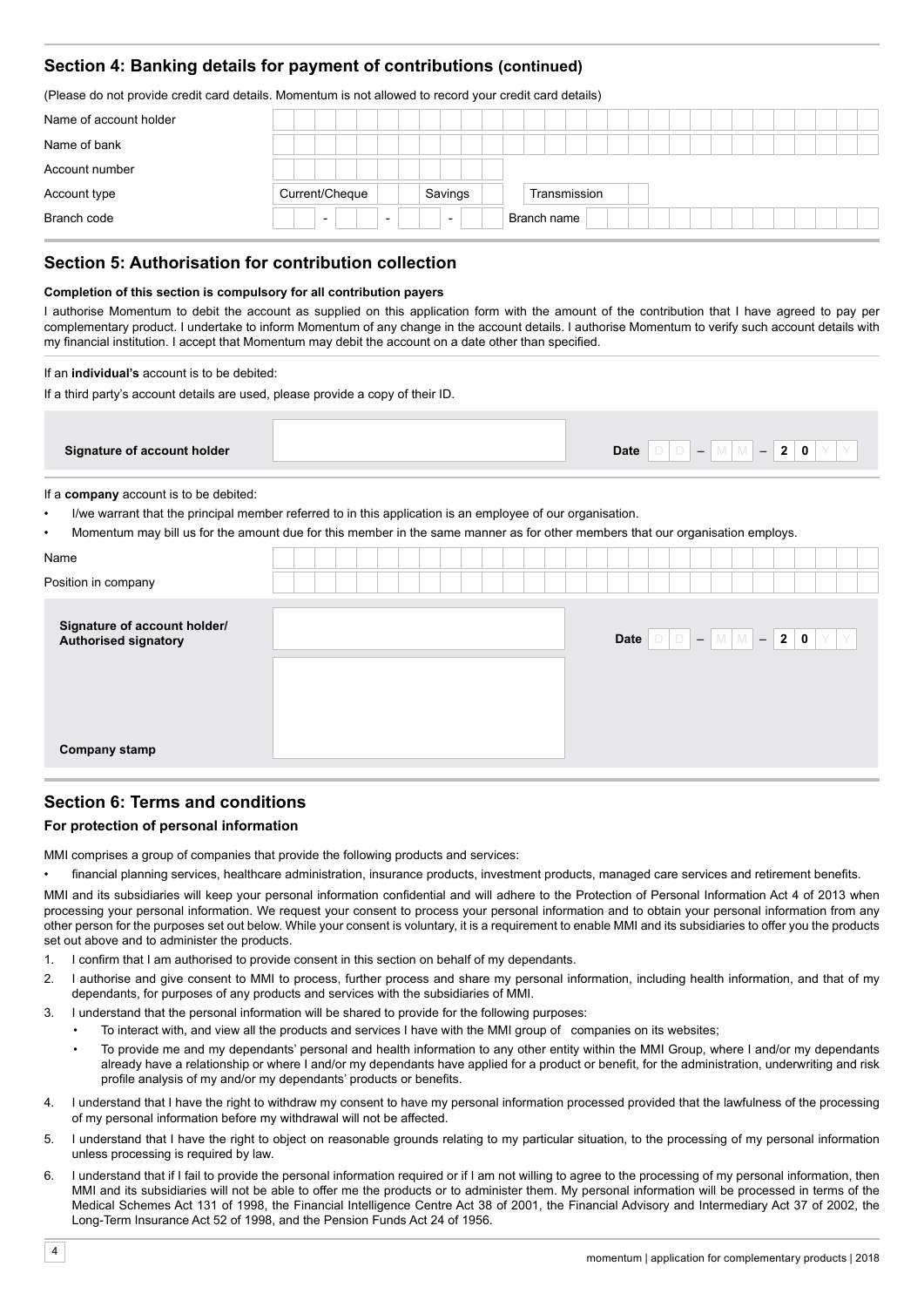# **Section 6: Terms and conditions (continued)**

#### **For protection of personal information (continued)**

- 7. I understand that I have the right to request my personal information which is under the control of MMI and its subsidiaries provided that I furnish adequate identity and that a fee may be charged for this service.
- 8. I understand that I have the right to request MMI and its subsidiaries where necessary, to correct, or delete my personal information that is inaccurate, irrelevant, excessive, outdated, incomplete, misleading, or obtained unlawfully.
- 9. If I have a complaint relating to the processing of my personal information, I understand that I should first refer it to MMI to resolve it in terms of their internal complaints process. If I am not satisfied with the outcome of the complaint, I understand that I may refer the complaint to the Information Regulator who can be contacted on 012 406 4818 or via email at inforeg@justice.gov.za.

#### **For Multiply**

- 1. I, the principal member, hereby apply for membership of Multiply and if applicable on behalf of my dependants, which is administered by MMI Multiply (Pty) Ltd. If MMI Multiply (Pty) Ltd accepts this application, this application will serve as evidence that I agree to be bound by the rules of Multiply and undertake to adhere to such rules at all times. I may obtain a copy of the rules from the Momentum website (www.momentum.co.za/multiply) or the Multiply client contact centre on 0861 100 789.
- 2. I consent to paying the membership fees (where applicable) in return for the benefits supplied by Multiply to my dependants (where applicable) and me. I understand that it is my sole responsibility to ensure that MMI Multiply (Pty) Ltd receives my membership fees.
- 3. I acknowledge that MMI Multiply (Pty) Ltd reserves the right to cancel the membership applied for in this form if any of my dependants (who are members of the programme by virtue of this application) or I breach any of the terms and conditions of this agreement, inclusive of rules and regulations pertaining to the Multiply programme which are subject to change from time to time.
- 4. MMI Multiply (Pty) Ltd reserves the right to amend the rules referred to in 1 above and the Multiply benefits unilaterally.
- 5. I consent that MMI Multiply (Pty) Ltd ("Multiply") may process and retain personal information submitted by me, my financial advisor or the Multiply service provider and that this information may be shared with the Multiply service providers for the purpose of carrying out the actions for Multiply to allocate physical health and wellness points or other benefits to me in terms of my membership. I further consent to the use of my personal information for the purposes of direct marketing of Multiply's own service. I declare that I am aware of my right of access to and the right to rectify the personal information and the existence of a right to object against the processing of personal information. I declare that the personal information provided by me is done voluntary and that failure to provide such information or refusal to consent to the processing of my personal information may result in my membership application not being successful.

#### **For HealthSaver**

- 1. I am deemed to have read and understood the Rules and Conditions that apply to HealthSaver which can be accessed via the website at www. momentum.co.za/healthsaver, and consider myself bound by these Rules and Conditions. If I do not agree with the Rules and Conditions, my application cannot be processed.
- 2. I appoint Momentum as my agent for the purpose of collecting and depositing all contributions in respect of the HealthSaver and for making the relevant payments as per the Rules and Conditions.
- 3. I acknowledge that:
	- i. In doing so, Momentum acts as my agent.
	- ii. I assume all risks connected with the administration of the entrusted funds by Momentum, understanding that Momentum is bound by the Financial Institutions (Protection of Funds) Act 28 of 2001.
	- iii. I will direct all enquiries in respect of the HealthSaver to Momentum.

I have read and understand the above clause, have had an opportunity to question and consider it and I agree to the consequences of it.

#### **For HealthSaver: Credit granting for application**

- 1. I confirm that the above information is true and complete.
- 2. I understand that the information provided under the Credit Assessment Inventory will yield a net income figure and that this will determine whether credit will be granted.
- 3. I understand that the maximum credit I can qualify for is R25 200.
- 4. I agree that ad-hoc contributions and rebates will not affect the credit advanced to me.
- 5. I agree that my application is subject to verification, processing and screening and that Momentum may decline an application based on these checks. In addition I give consent that upon acceptance my application will still be subject to continuous screening which may lead to the termination of my application or a reduction in the amount advanced to me when necessary.
- 6. Momentum reserves the right to share my payment behaviour with various credit bureaus and I understand that this will have an impact on my credit worthiness.
- 7. I give Momentum the right to, upon the cancellation or termination of the HealthSaver product, offset any debt owing by me to Momentum Health or any Momentum product from funds available in the HealthSaver;
- 8. I give Momentum the right to, upon the cancellation or termination of the HealthSaver product, hand over my unpaid accounts in respect of the HealthSaver for collection and listing on the credit bureaus.
- 9. I understand that credit granted will be subject to a variable interest rate.